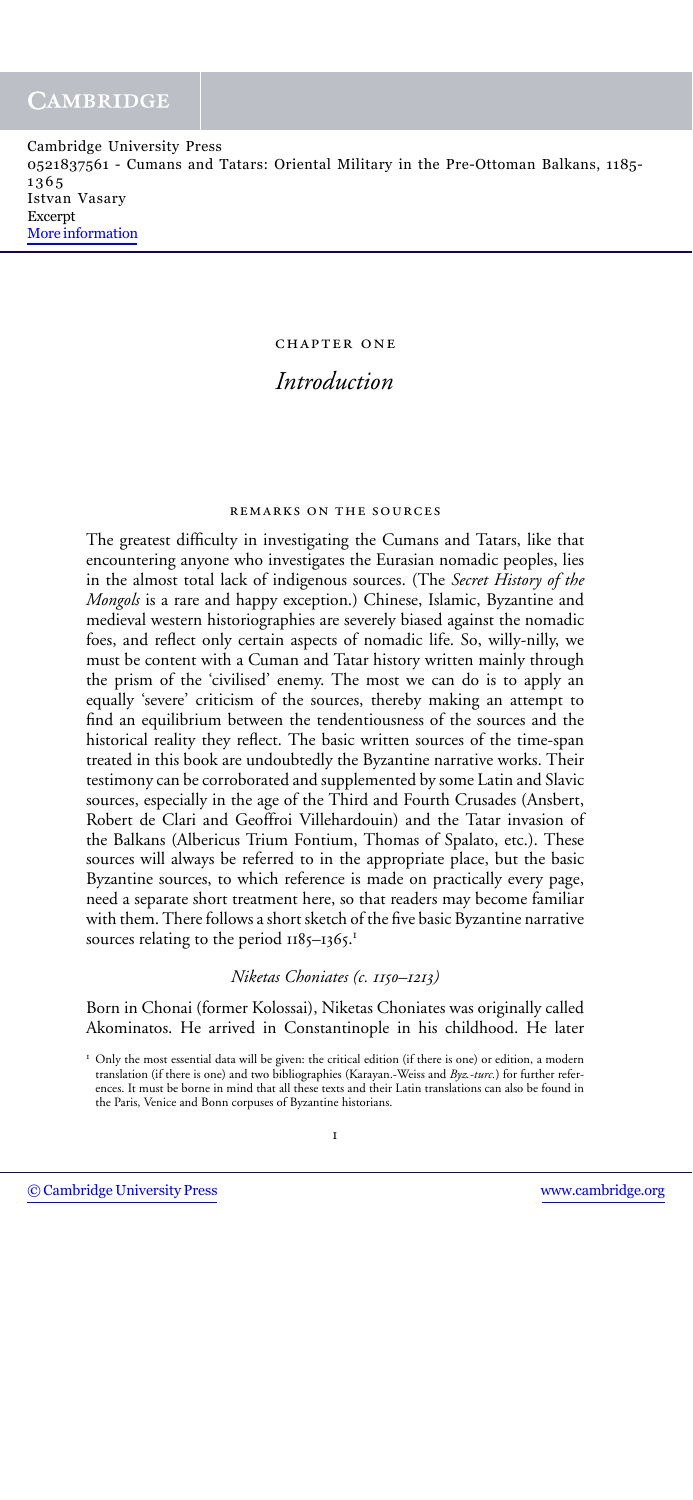#### 2 *Cumans and Tatars*

became secretary to Emperor Isaakios Angelos, and from 1189 was governor of the *thema* of Philippoupolis. After the capture of Constantinople by the Latins in 1204, he fled to Nikaia, and occupied important posts in the court of Emperor Theodoros Laskaris I. His works are theological and rhetorical treatises, speeches and poems, and one historical work entitled Chronike diegesis (Χρονική διήγησις). The latter treats events between 1118 and 1206, and consists of twenty-one books, referred to under the name of the ruling emperor; for instance, Isaakios Angelos in Books I–III, Alexios III in Books I-III, Isaakios Angelos in Book I, Alexios Doukas Mourtzouphlos in Book I, capture of the City in Book I, Statues of Constantinople in Book I. For the Second Bulgarian Kingdom and the Fourth Crusade he is the primary and sometimes an eyewitness source.

Critical edition: Nik. Chon. *Hist*./van Dieten, i–ii. Translation: Grabler, *Abenteuer*; Grabler, *Kreuzfahrer*. Literature: Karayan.-Weiss, ii, pp. 460–1; *Byz.-turc*., i, pp. 270–5.

#### *Georgios Akropolites (1217–1282)*

Born in Constantinople, Akropolites was sent to Nikaia in 1233 and became the tutor of the eventual Emperor Theodoros Laskaris II, who, after his enthronement in 1254, entrusted Akropolites with important tasks. In 1261 Akropolites returned to the reconquered capital of Constantinople with Emperor Michael Palaiologos VIII. He was sent as a diplomat to Lyon and Trapezunt. His works include poems, rhetorical and theological treatises, and one historical work entitled *Chronike syngraphe* (Χρονικὴ συγγραφή). This is a continuation of Nik. Chon. *Hist*., and treats events between 1203 and 1261. An objective and reliable source.

Critical edition: Georg. Akr. *Chron*./Heisenberg, i, pp. 1–189. Edition: Georg. Akr. *Chron*./Bekker. No modern translation. Literature: Karayan.-Weiss, ii, pp. 461–2; *Byz.-turc*., i, pp. 137–9.

## *Georgios Pachymeres (1242–1310)*

Pachymeres was born in Nikaia and moved to Constantinople in 1261, where he held high ecclesiastical and state offices. His works include rhetorical and philosophical treatises, poems, letters, and one historical work entitled Syngraphikai historiai (Συγγραφικαὶ ἱστορίαι). It treats events between 1261 and 1308, and consists of fifteen books (six books for Michael VIII's reign, seven for Andronikos II's reign), each of which bears the name of the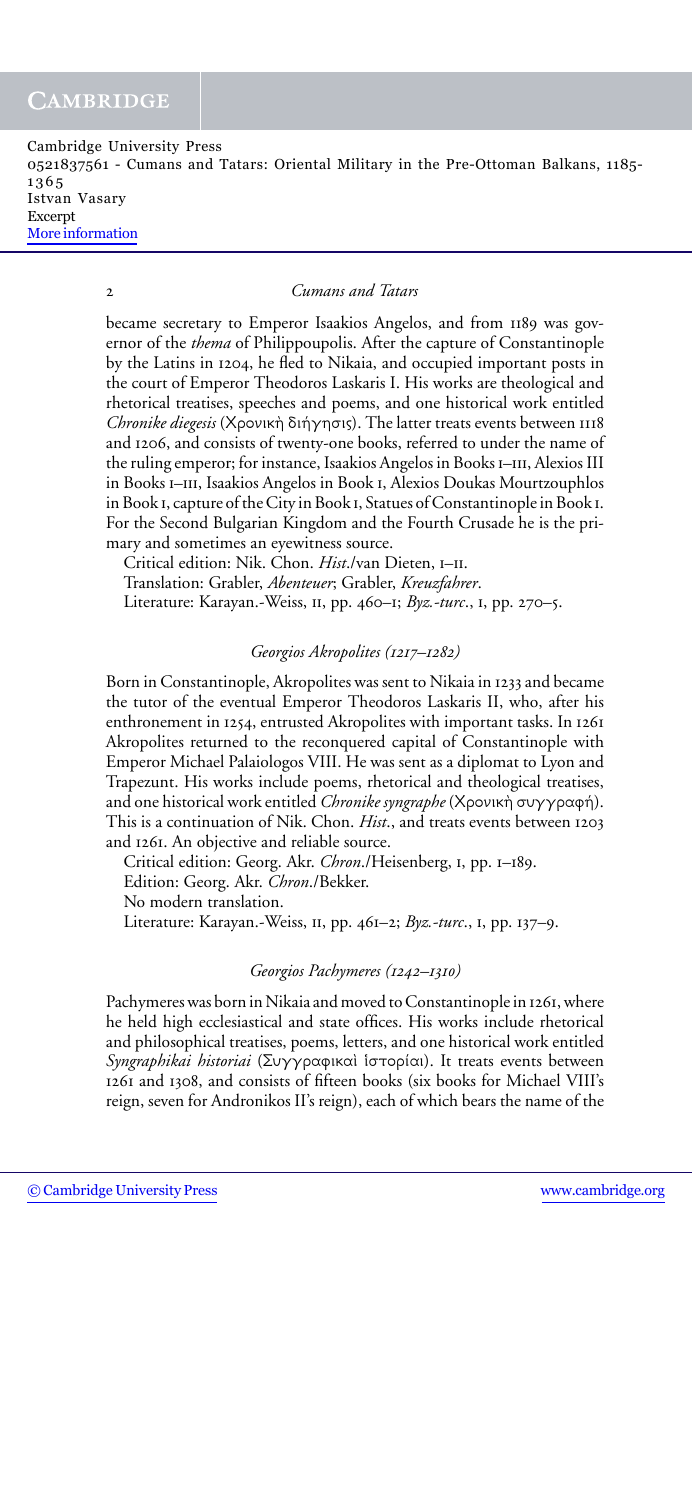#### *Introduction* 3

ruling emperor as its title. By way of an introduction, the period between 1255 and 1261 is also discussed in brief. This work is a continuation of Georg. Akr. *Chron*. Pachymeres was the greatest polyhistor of his age, with a very solid knowledge of classical antiquity. A strong tendency to archaise and a prevalence of Greek Orthodox theological views are characteristic of his works. For the second half of the thirteenth century he is the primary Byzantine source.

Critical edition: Pachym. *Hist*./Failler-Laurent, I-II (the first six books only).

Edition: Pachym. *Hist*./Bekker, i–ii.

Translation: Pachym. *Hist*./Failler-Laurent, I-II. (French).

Literature: Karayan.-Weiss, ii, pp. 492–3; *Byz.-turc*., i, pp. 148–50.

# *Nikephoros Gregoras (c. 1290/1–1360)*

Gregoras was the greatest polyhistor of the fourteenth century. Because he was an active opponent of Gregorios Palamas, Emperor Ioannes Kantakouzenos banished him to the Chora monastery in Constantinople for a certain time. Among his works are rhetorical, grammatical and philosophical treatises, poems, speeches and letters, and one historical work entitled H*istoria Rhomaike* (Ἱστορία Ῥωμαϊκή). It covers events between 1204 and 1359, and so partly complements and partly continues Georg. Pach. *Hist*. It consists of thirty-seven books, the sources of the first seven being Georg. Akr. *Chron*. and Pachym. *Hist*., together with other, unknown, sources. He is the primary authority for the first half of the fourteenth century. A strong tendency to archaise, in regard to both ethnonyms and ethnographical descriptions, can be observed.

No critical edition. Edition: Nik. Greg. *Hist*./Schopen-Bekker, I-III. Translation: Nik. Greg. *Hist*./van Dieten. Literature: Karayan.-Weiss, ii, pp. 493–4; *Byz.-turc*., i, pp. 275–7.

# *Ioannes Kantakouzenos (1295/6–1383)*

The offspring of a distinguished family, during the reign of Andronikos II Kantakouzenos held high offices. After Andronikos III's death in 1341 he had himself crowned, but succeeded in reaching the capital only in 1347. There he reigned as emperor under the name John VI until 1354. He was an excellent soldier and commander; in 1353 he called in the Ottomans, who set foot for the first time in Europe in Gallipoli in 1354. In the same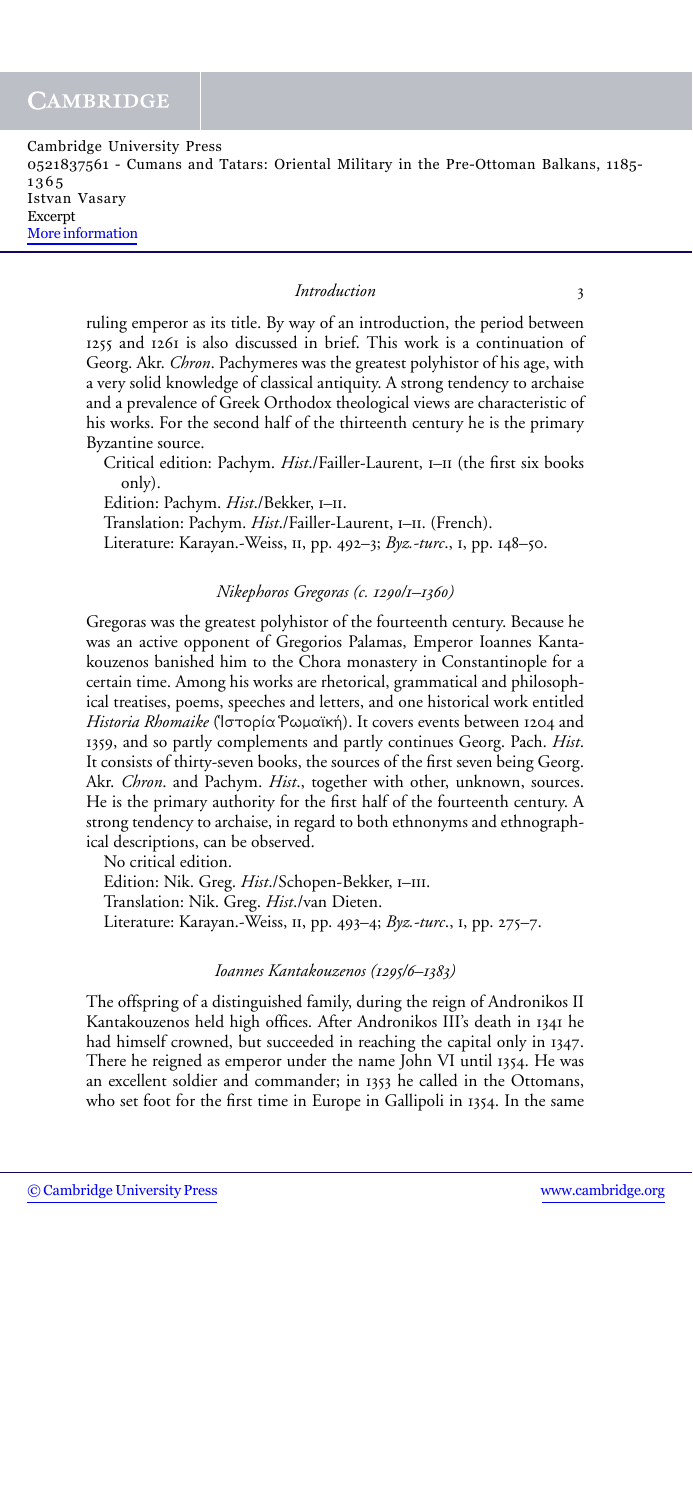## 4 *Cumans and Tatars*

year Ioannes V Palaiologos coerced him to abdicate from the throne, and in 1355 he became a monk at Mount Athos under the name Ioasaph. He wrote several philosophical and theological treatises, and one historical work entitled *Historia* (Ἱστορία). It consists of four books, and deals with the events between 1320 and 1356, though he glances at events as late as 1362. In general it is a reliable source, and sometimes complements Nik. Greg. *Hist*. well.

No critical edition. Edition: Kant. *Hist*./Schopen, I-III. Translation: Kant. *Hist*./Fatouros-Krischer, i–ii. Literature: Karayan.-Weiss, ii, pp. 494–5; *Byz.-turc*., i, pp. 177–9.

#### cumans and tatars

Before proceeding to our work proper, a few words need to be said about the historical past of the nomadic tribes that are most frequently referred to in this book. In brief: who are the Cumans and the Tatars, and where did they come from before entering the history of the Balkans?

By the 1030s the nomadic confederacy of the Kipchaks dominated the vast territories of the present-day Kazak steppe, the Uz (or Oguz) tribes (called *Torki* in the Russian sources) occupied the area between the Yayik (Ural) and the Volga rivers, while the Pecheneg tribal confederacy stretched from the Volga to the Lower Danube, including the vast steppe region of what is now the Ukraine, Moldavia and Wallachia. Considering the nomadic way of life of these peoples, these frontiers can be regarded only as approximate. The original homeland of the Kipchaks, the westernmost branch of the Turkic-speaking tribes, was the middle reaches of the Tobol and Ishim rivers in south-western Siberia in the ninth and tenth centuries, but, as mentioned above, by the 1030s they had spread further south. In the middle of the eleventh century a large-scale migration of nomadic peoples took place in the Eurasian steppe zone, a result of which was that parts of the Kipchak confederacy appeared also in the Pontic steppe region, south of the Russian principalities. This historical event was described by the Persian Marvazī (c. 1120)<sup>2</sup> and the Armenian Matthew of Edessa

<sup>&</sup>lt;sup>2</sup> Marvazī/Minorsky, pp. 29-30: 'To them [the Turks] (also) belong the *Qun*; these came from the land of Qitay, fearing the Qita-khan. They (were) Nestorian Christians, and had migrated from their habitat, being pressed for pastures. Of their numbers [is? or was?] \*Äkinji b. \*Qočqar (?) the Khwārezmshāh. The Qūn were followed [or pursued] by a people called the *Qay*, who, being more numerous and stronger than they, drove them out of these [new?] pasture lands. They then moved on to the territory of the *Shari*, and the Sharī migrated to the land of the *Türkmäns*, who in their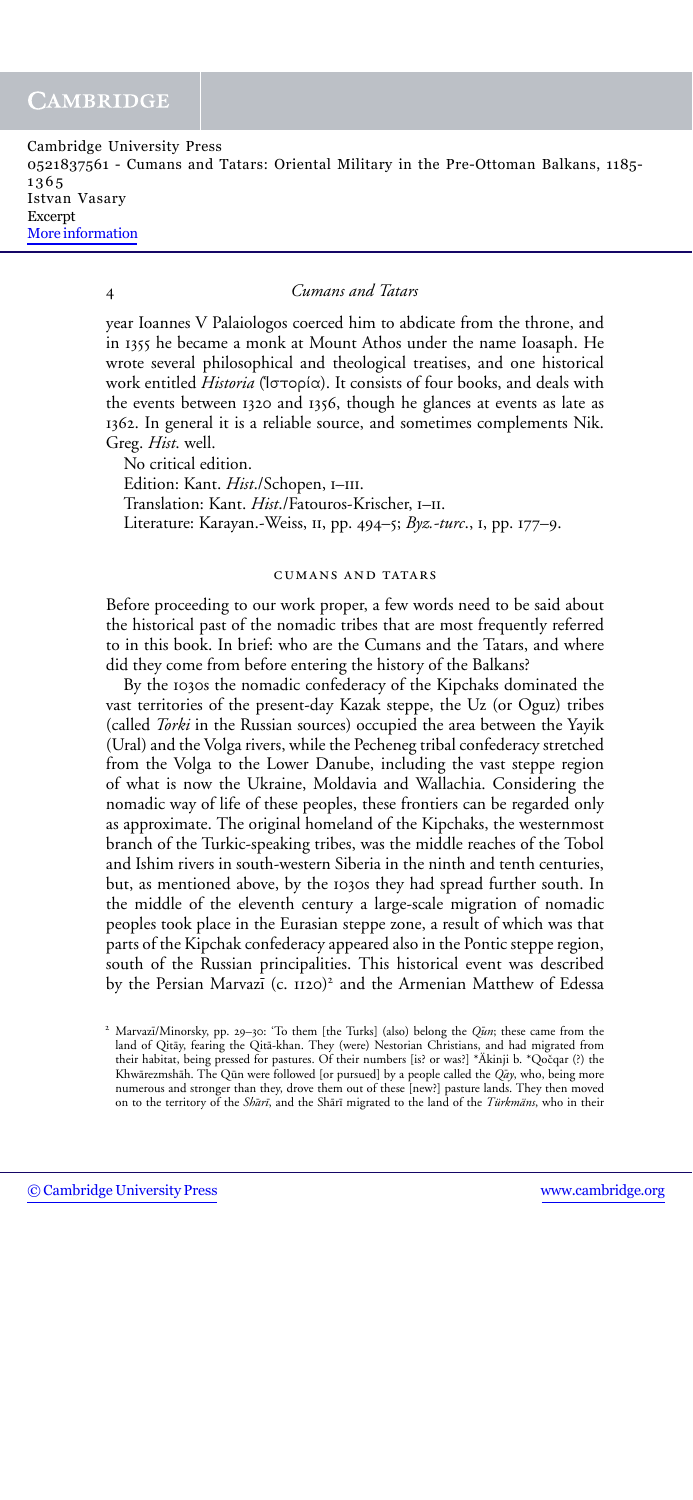# *Introduction* 5

(d. 1142).<sup>3</sup> It is noteworthy that, while Marvazī speaks of a people called *qūn*, Matthew of Edessa mentions, instead, the people *xarteˇsk'* (the aspirated *k'* being an Armenian plural suffix) in connection with the same event. At the same time (towards the middle of the eleventh century), the new conquering nomads of the Pontic steppe appear in the Byzantine sources as or Κόμανοι,<sup>4</sup> in the Latin sources as *Comani*, *Cumani*<sup>5</sup> or *Cuni*,<sup>6</sup> in the German sources as *Valwen*, <sup>7</sup> and in the Russian sources as *Polovci* (plural of *Polovec*). <sup>8</sup> The Armenian, German and Russian ethnonyms are simply translations of theself-appellation *Qoman/Quman*, meaning in Turkic (and in related languages) 'pale, fallow'.<sup>9</sup> This identification was quite evident to their contemporaries, since the Russian chronicles (for instance) use the phrase *Kumani, rekshe Polovci* several times,<sup>10</sup> and in a Latin source from <sup>1</sup>241 the phrase *Comani, quos Theutonice Valwen appellamus* occurs.<sup>11</sup>

Though the new nomadic confederacy that appeared in the Pontic region in the eleventh century bore the name *Quman* in different sources, the Muslim sources consistently refer to it by the ethnonym *Qipčaq*, the only exception being Idrīsī, who must have taken the name *Quman* from a non-Muslim source.<sup>12</sup> What is the ethnic reality underlying this double

turn shifted to the eastern parts of the *Ghuzz* country. The Ghuzz Turks then moved to the territory of the *Bajanak*, near the shores of the Armenian (?) sea.' For a detailed analysis of this passage, see

- 
- 
- Marvazī/Minorsky, pp. 95–104.<br>
<sup>3</sup> Under the year 1050/1, see in Marquart, *Komanen*, pp. 54–5.<br>
<sup>4</sup> Byz.-turc., 11, pp. 167–8. <sup>5</sup> For its occurrences, see Gombos, *Cat.*, 1v, pp. 46–7.<br>
<sup>6</sup> SRH, 1, p. 518; 11, p. 646, an represented a particular viewof the ethnonym *Cuni*. Sincethe Hungarian appellation of the Cumans, the ethnonym *Kun* (*Cunus*, *Cuni* in the Hungarian chronicles), was also applied to earlier nomadic tribes such as the Pechenegs and Uz, Györffy came to the conclusion that the Hungarian name *Kun* must be separated from the ethnonym *Qun* (attested in Birūnī and Marvazī) and can most probably be derived from the ethnonym *Hun* (Györffy, 'Kun és komán', esp. pp. 18–19). This hypothesis cannot be defended, since the identity of the ethnonyms *Quman* and *Qun* is beyond doubt. Consequently, the Hungarian name of the Cumans must go back to one of theirself-appellations, i.e.to*Qun*. Further evidence of the *Quman* = *Qun* identity can be found in the Russian annals. In the Lavrent'evskaia letopis', under the year 6604 (= 1096), a certain Cuman occurs whose name was *Kun (Polovčinu imenem Kunui*: *PSRL*, i, p. 239). The same person is called *Kuman* in the parallel account in the Ipat'evskaja letopis' (Polovčinu imenem Kumanu: PSRL, II, p. 229). The form Kunui is probably a corruption of \**Kunu*, Russian dative from *Kun*. This identification was first referred to by Marquart, *Komanen*, p. 57, but later Pelliot, 'Comans', p. 136, refuted it. Nevertheless, Pelliot's argument's are not convincing, and I see no real reason to object Marquart's conjecture.
- 7 Gombos, *Cat.*, i, pp. 23, 171, 194, 269, 307–8, 424, 477, 505, 546, 776; ii, pp. 852, 880, 1318, 1331; iii, pp. 1732–5, 1740, 1762, 1767, 1792–5, 1826, 1858, 1863, 1880, 1884, 1903, 1957.<br>
<sup>8</sup> Németh, *HMK*, pp. 142–3.<br>
<sup>10</sup> See Németh, *'quman* und *qūn*', pp. 99–101.<br>
<sup>10</sup> In the Lavrent'evskaja letopis': *PSRL*, 1, pp. 234,
- 
- 
- *stratensis* under the year 1227: 'Chumanorum, quos Theutonici Walwein vocant' (*MGH SS*, xxiii, p. 511), and in the *Annales Cracovienses compilati* under the year 1135: 'Plaucorum sive Comanorum'
- <sup>12</sup> Idrīsī/Jaubert, II, pp. 399-401.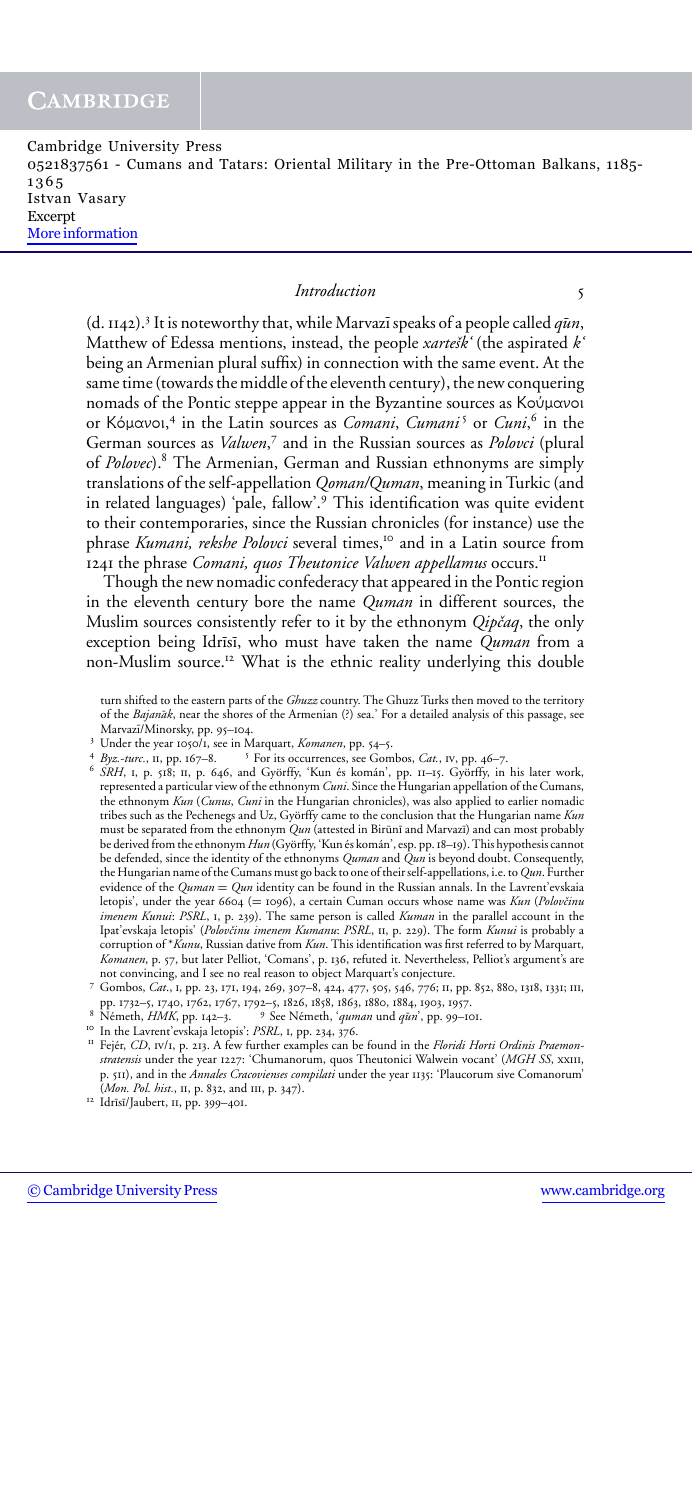# 6 *Cumans and Tatars*

usage of names? On the basis of Marvazī's text we may claim that the Kipchaks and Cumans were originally two separate peoples. The Cumans must have lived to the east of the large bend of the Huanghe, in the vicinity of other Nestorian peoples such as, for example, the originally Turkic Öngüts. The Kitans spread their dominions to include this territory at the end of the tenth century, and the Kitan expansion must have expelled a large number of tribes from their former habitats. The Cumans, or Cuns, must have reached the territory of the Kipchak tribal confederacy in southeastern Siberia and the Kazak steppe round the middle of the eleventh century. The historical process is obscure, and essential data arelacking, but the final result is indisputable: two Turkic confederacies, the Kipchaks and the Cumans, had merged by the twelfth century. A cultural and political intermingling took place, and from the middle or end of the twelfth century it is impossible to detect any difference between the numerous appellations applied to the same tribal confederacy. Though they were originally the names of different components of the confederacy, by that time these appellations (*Qipˇcaq*, *Quman* and its various translations: *Polovec*, *Valwe*, *Xarteš*, etc.) became interchangeable: they denoted the whole confederacy irrespective of the origin of the name. As Marquart, the greatest authority on the ethnogenesis of the Cumans and Kipchaks, has put it: 'Seit dem Ende des 12. Jahrhunderts sind die Namen Qypčaq, Polowci und Komanen nicht mehr auseinander zu halten.'<sup>13</sup> The best example to demonstrate this fusion of different names can be found in Guillelmus Rubruc, the famous Franciscan traveller of the thirteenth century, who expressly identifies the terms *Qipˇcaq* and *Quman*. After he left the Crimea for the East, he wrote as follows: 'In this territory the Cumans called Kipchak used to graze their flocks, but the Germans call them Valans and their province Valania, and Isidorus calls (the region stretching) from the river Don as far as the Azov Sea and the Danube, Alania. And this land stretches from the Danube as far as the Don, the borderline of Asia and Europe; one can reach there in two months with quick riding as the Tatars ride. The whole land is inhabited by the Cumans and the Kipchaks, and even further from the Don to the Volga, which rivers are at a distance of ten days' journey.'<sup>14</sup> At another place: 'And in the territory between these two rivers [i.e. the Don and the

<sup>&</sup>lt;sup>13</sup> Marquart, *Komanen*, p. 140. Cf. also pp. 78–9.<br><sup>14</sup> 'In hac [sc. terra] solebant pascere Commani qui dicuntur Capchat [var. Capthac], a Theutonicis vero dicuntur Valani et provincia Valania, ab Ysidoro vero dicitur, a flumine Tanay usque ad paludes Meotidis et Danubium, Alania. Et durat ista terra in longitudine a Danubio usque Tanaym, qui est terminus Asie et Europe, itinere duorum mensium velociter equitando, prout equitant Tartari; que tota inhabitabaturaCommanis et Capchat, et etiam ultra a Tanay usque Etiliam, inter que flumina sunt x diete magne.' (Rubruc, *Itinerarium* xii.6, in *Sin. Franc.*, i, pp. 194–5). *Valania* as a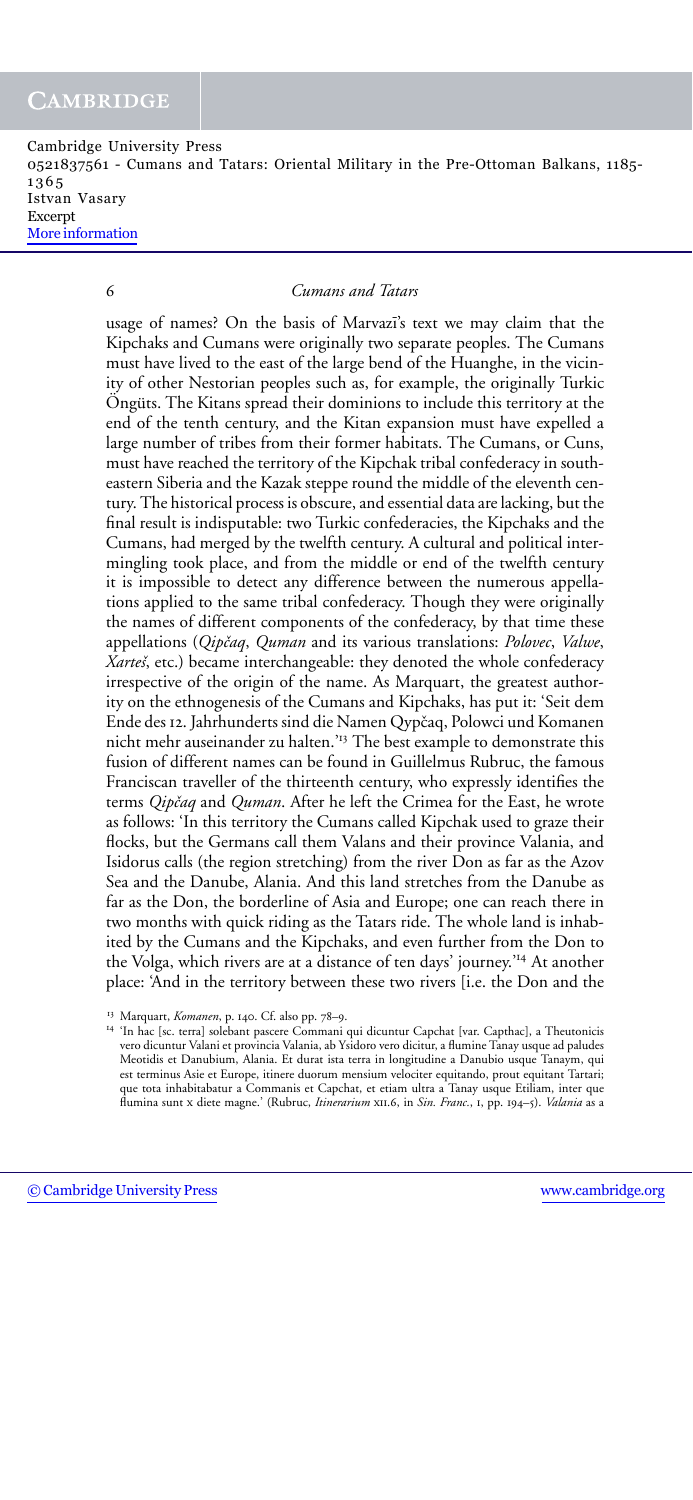# *Introduction* 7

Volga] where we continued our way, the Cuman Kipchaks lived before the Tatars conquered them.'<sup>15</sup> In the twelfth century and at the beginning of the thirteenth, the Kipchak-Cuman confederacy occupied an immense land stretching from the middle reaches of the Irtysh as far as the Lower Danube. This vast territory had never been politically united by a strong central power before the advent of the Mongol conquerors in 1241. There existed no Kipchak or Cuman empire, but different Cuman groups under independent rulers, or khans, who acted on their own initiative, meddling in the political life of the surrounding areas such as the Russian principalities, Byzantium in the Balkans, the Caucasus and Khwarezm.<sup>16</sup> The territory of this Kipchak-Cuman realm, consisting of loosely connected tribal units, was called *Daˇst-i Qipˇcaq* (Kipchak steppes) by the Muslim historiographers and geographers,<sup>17</sup> *Zemlja Poloveckaja* (Polovcian Land) or *Pole Poloveckoe* (Polovcian Plain) by the Russians,<sup>18</sup> and *Cumania* in the Latin sources.<sup>19</sup> Naturally enough, *Dašt-i Qipčaq* or *Cumania* was not known to the various sources in precise terms, but as a *pars pro toto*; the Muslim sources meant the eastern parts of *Dašt-i Qipčaq*, while the Russian and Western sources had the western parts of Cumania in mind. Depending on their region and their time, different sources each used their own word to denote different sections of the vast Cuman territory. At the beginning of the thirteenth century, for instance, when the Cuman missions of the Dominicans began to work their way to the east of the Carpathian Basin, Cumania was predominantly the territory of today's Wallachia and Moldavia, while its eastern frontiers were rather loose.<sup>20</sup> For the Russians, the *Pole Poloveckoe* was primarily the steppe region between the Dnieper and the Volga.

name for Cumania does not occur elsewhere, and it is probably an invention of Rubruc taken from the German ethnonym *Valwe* in order to make possible a link between *Alania* and *Valania*. The two terms have nothing to do with each other in either the linguistic or the geographical respect. For a description of Alania by Isidorus Hispalensis, see his Etymologiarum libri, in PG 82, p. 504.

- <sup>15</sup> 'Et inter ista duo flumina [sc. Tanaim et Etiliam] in illis terris per quas transivimus habitabant Comani Capchac, antequam Tartari occuparent eos' (Rubruc, *Itinerarium*, xiv.3, in *Sin. Franc.*, i,
- p. <sup>200</sup>). <sup>16</sup> For the different Cuman groups, see Rasovskij, 'Polovcy', iii: Predely 'Polja Poloveckogo', pp. <sup>58</sup> 77. For the tribes of the Cuman-Qipchaqs, see the excellent survey of Golden, *Tribes*. For the
- <sup>17</sup> The Kipchaks are first mentioned as neighbours of Khwarezm in c. AD 1030 (AH 421) by Bayhaqī, and the term *Dašt-i Qipčaq* occurs for the first time in Nāsir-i Husraw's *Dīvān*, replacing the former *mafazat al-ghuzziyya* used by Istahrī. For these data, see Bartol'd, *'Guzz*', in *Soč.* v, p. 525, and<br>'Kipčaki' in Soč v, p. 550. *<sup>18</sup>* E.g. *PSRL*, in *Soč.* v, p. 550. 18 E.g. *18 E.g. PSRL*, i, p. 781, and *passim*. <sup>18</sup> E.g. *PSRL*, 1, p. 522; 11, p. 781, and *passim*. <sup>19</sup> For occurrences in the Greek sources, see *Byz.-turc.*, 11, p. 167; in t
- 
- *Cat*., iv, p. <sup>47</sup>. Practically all the data for *Cumania* were attested in the thirteenth century. <sup>20</sup> Makkai, *Milkoi p ´ usp ¨ oks ¨ ´eg*, pp. <sup>19</sup>ff.
-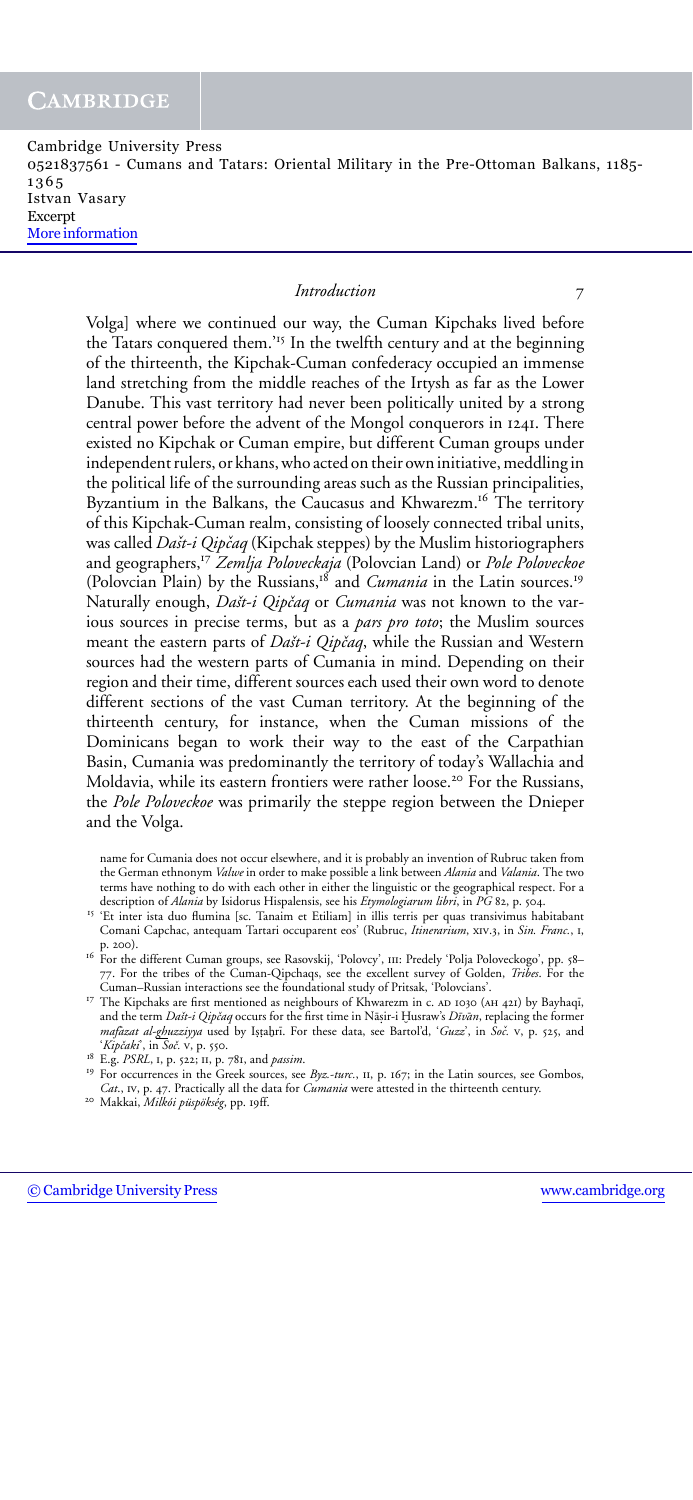# 8 *Cumans and Tatars*

Cumania became known in its whole width and breadth only after the tempest of the Mongol invasion in 1241, especially in the wake of the famous Dominican and Franciscan travellers. They had fixed the territory of Cumania to the boundaries that existed on the eve of the great Mongolian thunderbolt. In 1246, Plano Carpini personally traversed the whole land of the Cumans (*totam terram Comanorum*), which is totally flat (*tota est plana*) and has four major rivers, the Dnieper, Don, Volga and Yayik (i.e. the Ural). 21 Later, he described the borders of Cumania exactly, ending with the words: 'And the above-mentioned land is vast and long.'<sup>22</sup> It is important to note that, while Plano Carpini did not define the eastern border of Cumania, Benedictus Polonus, who was his companion during the journey, clearly states in his own travel account that the eastern border of Cumania is the river Yayik (i.e. the Ural), where the land of the Kangits begins.<sup>23</sup>

Who are these Kangits? It is the other Franciscan traveller, Guillelmus Rubruc, who helps us to understand the situation clearly. In his *Itinerarium* he claims that this people isrelated to the Cumans (*Cangle, quedam parentela Comanorum*), and in another place he asserts that north of the Caspian Sea there is a desert in which the Tatars now live, 'but formerly certain Cumans lived there who were called *Qangl¨ı* '.<sup>24</sup> Consequently, the *Qangl¨ı*, whose name was known well before the Mongol period,<sup>25</sup> must have been a Turkic tribe or tribal confederacy closely related to the Kipchak-Cumans. Their name often occurs in the *Secret History of the Mongols*, where it is always linked with that of the Kipchaks (*K. anglin Kibˇca'ut*). <sup>26</sup> In the enumeration of peoples defeated by the Tatars, Plano Carpini also placed the names of these two peoples side by side: *Kangit, Comani*. <sup>27</sup> All in all,

<sup>21</sup> See Plano Carpini, *Ystoria Mongalorum*, ix.13, in *Sin. Franc.*, <sup>i</sup>, pp. <sup>107</sup>–8. <sup>22</sup> 'Et est terra predicta maxima et longa' (Plano Carpini, *Ystoria Mongalorum* ix.20, in *Sin. Franc.*, <sup>i</sup>, p. <sup>112</sup>). <sup>23</sup> Benedictus Polonus, <sup>8</sup>: 'In fine Comanie transierunt fluvium cui nomen Iarach [var. *Jajach*], ubi

incipit terra Kangitarum' (*Sin. Franc.*, <sup>i</sup>, p. <sup>138</sup>). <sup>24</sup> 'Prius vero erant ibi quidam Comani qui dicebantur Cangle' (Rubruc, *Itinerarium*, xx.<sup>7</sup> and xviii.4,

in *Sin. Franc*., <sup>i</sup>, pp. <sup>218</sup>, <sup>211</sup>). <sup>25</sup> See Pelliot-Hambis, *Campagnes*, <sup>i</sup>, pp. <sup>43</sup>–114. There is an Old Turkic word *qanl˜ ¨ı*, 'wagon, cart, car-

riage' (Clauson, *ED*, p. 638), and we must agree with Clauson, who claims that 'it is an open question whether the tribe was so called because it used carts, or whether, as is more prob., carts were so called because the Kañli:, a western tribe, were the first Turks to use them' (ibid.). Cf. also Clauson, *Uyğur*, p. 147. The tribal name *Qañlï* can most plausibly be derived from *Kang*, the Iranian name of the Middle and Lower Syr-Darya region, and would mean 'people from Kang' (cf. Marquart, *Komanen*, p. 78; but later, on pp. 168–9, he denies this possibility without referring to his former view). <sup>26</sup> §§ <sup>262</sup>, <sup>270</sup>: *K. anglin Kibˇca'ut* (*SHM*/Ligeti, pp. <sup>235</sup>, <sup>243</sup>); § <sup>274</sup>: *K. anglin Kibˇca'ud-i* (*SHM*/Ligeti,

p. 247); § 198: *K. anglin-i Kimˇca'ud-i* (*SHM*/Ligeti, p. 163). The form *qimˇcaq* must have been a

<sup>&</sup>lt;sup>27</sup> See Plano Carpini, *Ystoria Mongalorum* vii.9, in *Sin. Franc.*, i, p. 90.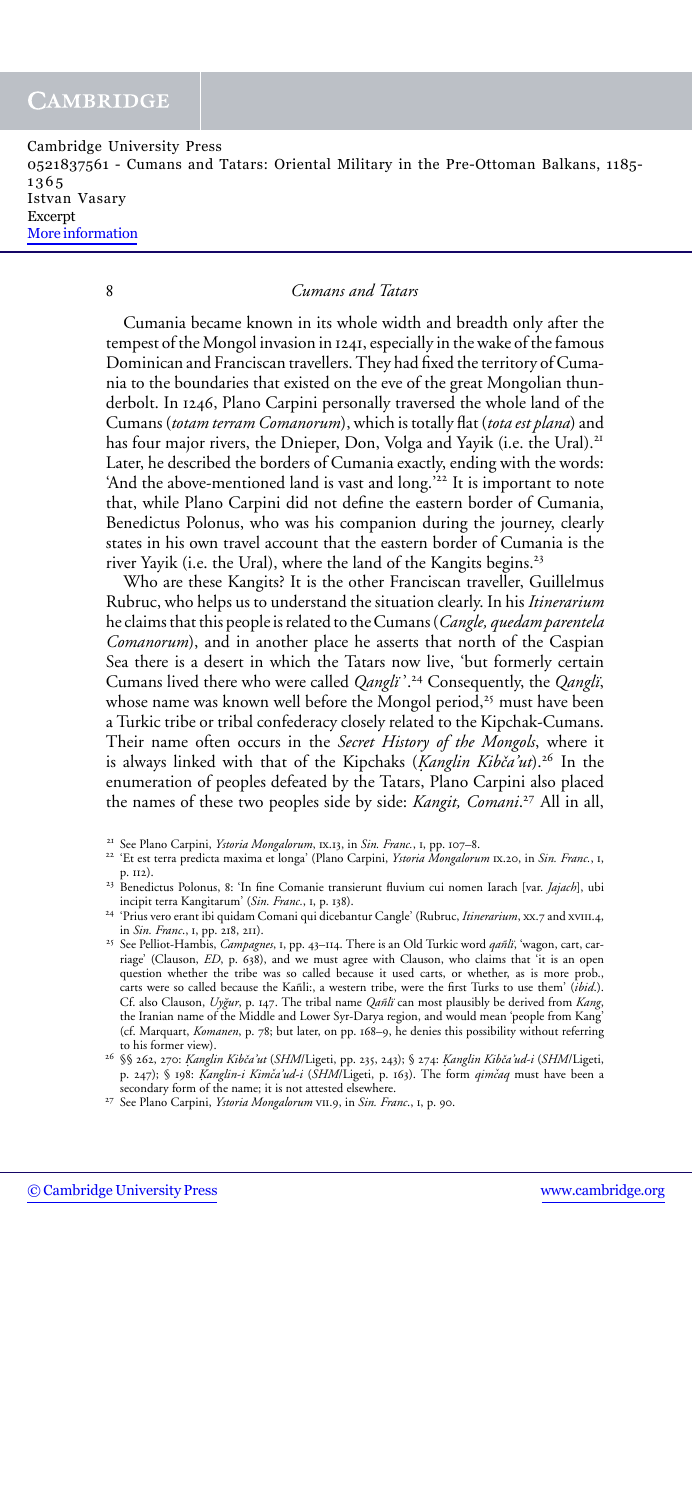#### *Introduction* 9

it may safely be assumed that the Qanglï were the eastern tribal group of the Kipchak-Cuman confederacy, their territory lying east of the Ural river.

After the blow at Kalka in 1223, when the Cumans first tasted defeat at Tatar hands, and then their mortal defeat in 1241, when the Kipchak-Cuman confederacy ceased to exist as a political entity, the Kipchak tribes were partly dispersed, and partly became subject to the new Tatar-Mongol conquerors. Who were these newcomers in the nomadic world? Before the thirteenth century the ethnonym *Tatar* was used to denote different ethnic realities. Its first occurrences can be found in the Orkhon inscriptions (*otuz tatar*, *toquz tatar*), where it was the name of tribes who, in all likelihood, spoke a Mongolian language.<sup>28</sup> But certain western groups of Tatar tribes became associated with Turkic tribes, as were the Kimeks at the river Irtysh, who are said by Gardīzī to have been a branch of the Tatars.<sup>29</sup> But the majority of Tatars remained in the vicinity of the Kerülen river, near the Buyir-nur Lake, which, according to Rašīd ad-Dīn, was their basic habitat.<sup>30</sup> The Tatar tribes were Chingis Khan's ancestral enemies, and the reason why the victorious Mongol conquerors of Chingis Khan were later called Tatars by most of the sources is a historical puzzle unsatisfactorily explained to this day.<sup>31</sup> The initial words of Plano Carpini's famous work clearly state that by the middle of the thirteenth century the ethnonyms *Mongol* and *Tatar* had become totally synonymous ('Incipit Ystoria Mongalorum quos nos Tartaros appellamus'),<sup>32</sup> like the ethnonyms *Qipčaq* and *Quman*. Consequently, throughout this book we may take the liberty of using these terms interchangeably, though with a certain preference for the terms *Quman* and *Tatar*, since they were favoured by our sources relating to the Balkanic area.

Having surveyed the use of the ethnonyms *Qipˇcaq*, *Quman* and *Tatar*, we may fairly ask to what extent these and other ethnonyms can be utilised in ethnic history. The brief answer is: only in a very limited way. These appellations, like those of any large nomadic confederacy or state, are primarily *political* names referring to the leading, integrating tribe or clan of the confederacy or state. The Cumans and Tatars, when they appear in written sources, are members of a confederacy irrespective of their tribal origin. Former tribal names disappear before our eyes when the tribe in question

<sup>32</sup> See Plano Carpini, *Ystoria Mongalorum*, in *Sin. Franc.*, 1, p. 27.

<sup>&</sup>lt;sup>28</sup> See Orkun, *ETY*, rv, pp. 161, 167, 169. Cf. also Thomsen, *Inser*., p. 140.<br><sup>29</sup> Gardīzī/Martinez, pp. 120–1.<br><sup>30</sup> Raš./Ali-zade, 1/1, p. 159: 'va yurtī ki bā-īšān maḥṣūṣtar ast mawżi'īst ki ān-rā Būyir [var. *Būyūr* 

<sup>&</sup>lt;sup>31</sup> For the use of the ethnonym *Tatar*, see Bartol'd, 'Tatar', in *Soč.*, v, pp. 559–61; Pritsak, 'Two migratory movements', p. 159; Kljaštornyj, 'Das Reich der Tataren'.